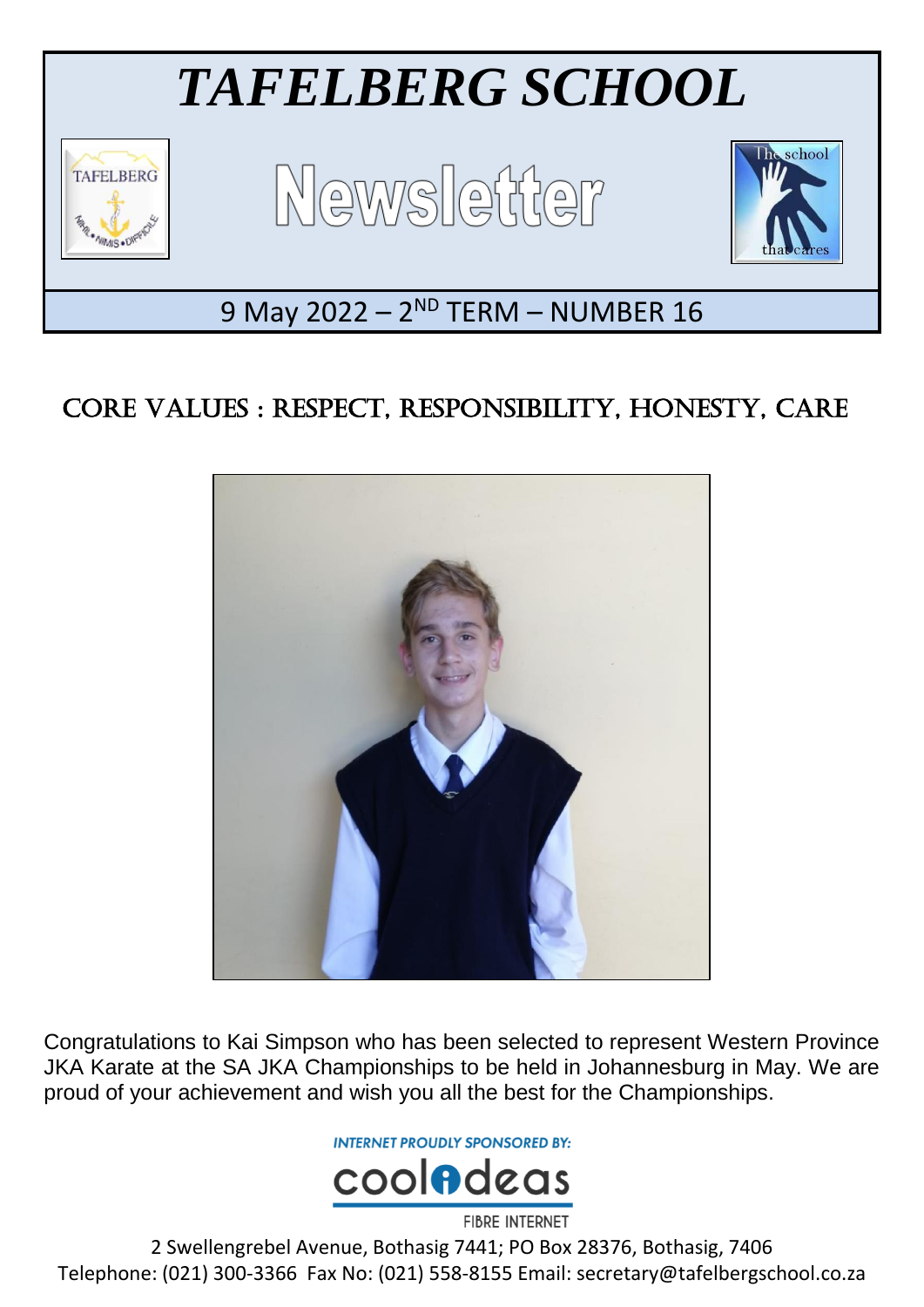#### Dear parent / guardian

The issue of homework is, and will always be, a controversial issue. Much research has been done around the topic, and there are as many supporters of the idea as there are opponents. Therefore, there is no "one size fits all" approach. The school context, age of learners and home circumstances all play a role in the need (or not) for homework. At Tafelberg we believe that homework is necessary because our learners have specific learning barriers - thus they need to practise concepts done as soon as possible in order to "cement" the skills/concepts/content in the long term memory. Furthermore, homework also provides important feedback to teachers on how well a learner has grasped certain skills and content taught, before tests or examinations start. We try not to give too much homework, and teachers allow for homework tasks to be started after teaching the concepts. Thus those learners who use their time wisely, will have little or no homework. Please ensure your child has a homework diary, and support the teachers by monitoring your child's homework.

#### **NB INFORMATION**

#### **1. NB Dates 2022**

- 12 May PTA meeting in music room @ 6pm
- 26 May Ascension Day school will be closed
- 28 May Family Games Day @ school from 12pm to 5pm
- 06 June Start of Junior School Test Series
- 08 June Start of Senior School Test Series
- 16 June Holiday Youth Day
- 17 June Holiday School holiday
- 24 June End of Term 2 / Junior school Academic Reports will be issued
- 19 July Start of Term 3
- 22 July Term 2 Academic Reports will be issued to all senior school learners

#### **2. School fees 2022**

Tafelberg is a Section 21 fee-paying school, and the SA Schools Act thus places a duty on the SGB to collect such school fees from all parents as agreed upon at the parent AGM. The Budget and school fees for 2022 were voted on at the parent AGM on the 17 November 2021. The Budget and school fee increase was tabled and accepted by unanimous parent vote at the AGM, as were certain resolutions.

| <b>TIER</b>                  | <b>FEE PER MONTH</b><br>$(11$ months) | <b>FEE: ANNUAL AMOUNT</b> |
|------------------------------|---------------------------------------|---------------------------|
| Grade $1 + 2$                | R <sub>2</sub> 140-00                 | R <sub>23</sub> 540-00    |
| 2. Grades $3,4,5 + 10,11,12$ | R <sub>2</sub> 100-00                 | R <sub>23</sub> 100-00    |
| 3. Grades 6, 7, 8, 9         | R <sub>1</sub> 940-00                 | R21 340-00                |

- First Debit Order run :  $1<sup>st</sup>$  working day of each month
- Fees are paid over 11 months, starting January 2022 (for 2022 fees only)
- Exemptions and non-payment of fees are dealt with as per legislation and school policy
- All enquiries regarding payment of school fees and exemptions must be directed only to Mrs M Vicentini @ 021 558 2405 or [bursar@tafelbergschool.co.za](mailto:bursar@tafelbergschool.co.za)

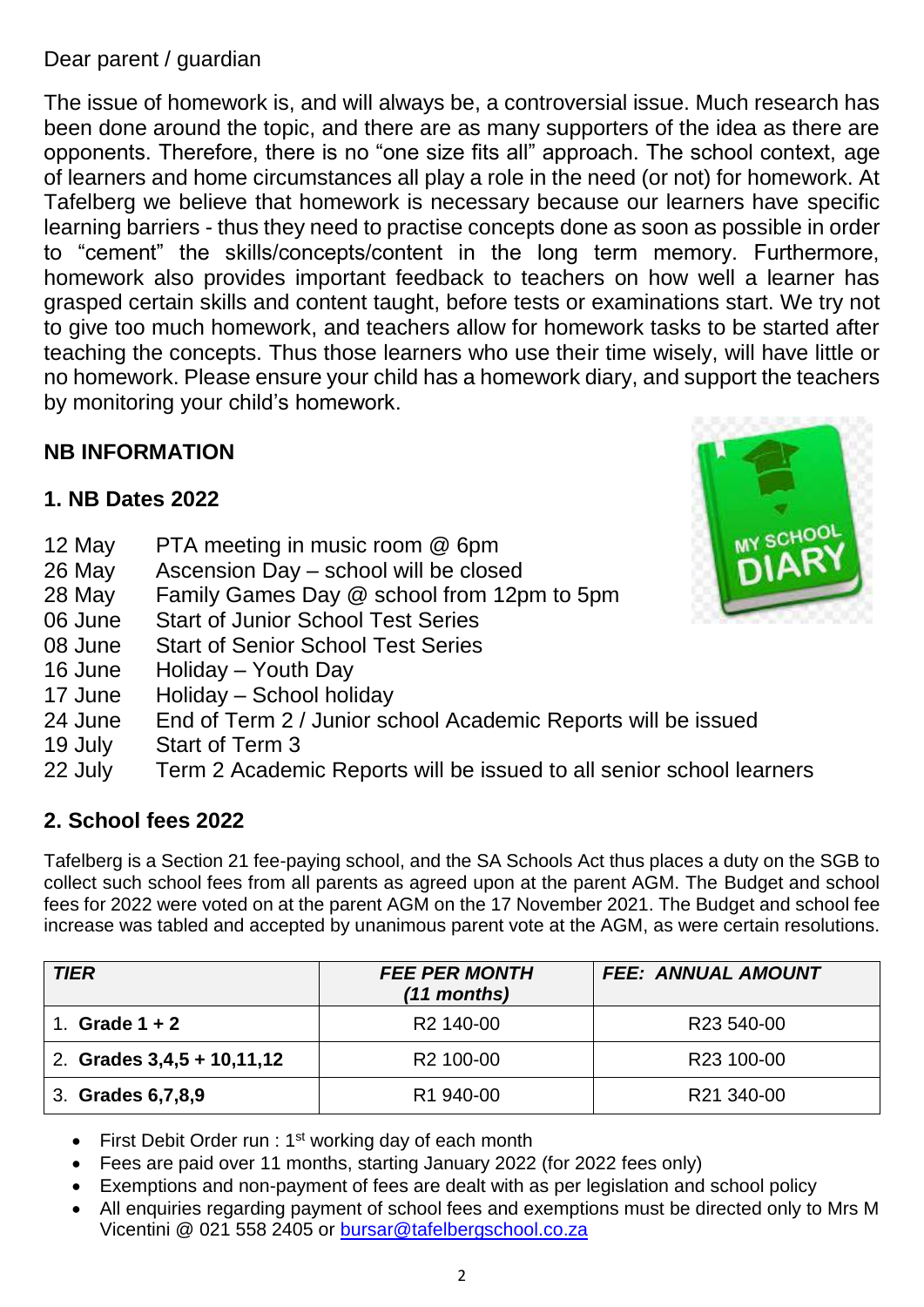#### **GENERAL NEWS**

#### **1. Masks at school: update**

There has been some confusion after a press release on 4 May 2022, regarding the wearing of face masks by learners at school. The Department of Health and the WCED have issued statements clearing up the confusion. In summary:

- *The wearing of face masks in school buildings/venues remains in force.*
- Masks may be removed when learners are outside on the fields/playgrounds.
- Indoor gatherings: no vaccination certificate or negative Covid test required for gatherings of less than 1000 persons
- Outdoor gatherings: no vaccination certificate or negative Covid test required for gatherings of less than 2000 persons

Our Covid procedures and rules comply to the announced regulations, thus there is *no change to our Covid procedures and rules.*

#### **2. CENSUS 2022**

The effectiveness of CENSUS 2022 is vital in order for National and Provincial governments to plan and fund essential services, such as education. Please co-operate with Census takers so that government can allocate the required resources to our Province. Below is an extract from the WP Premier on the importance of correct Census figures, for education in our Province.

Cape Town - Western Cape Premier Alan Winde said if only 70% of residents were counted during the 2022 census, it could be catastrophic to funding for important sectors in the province.

Winde said the province could lose funding equivalent to 1 615 doctors or 5 981 nurses and approximately 9 300 teachers.

This is according to approximate projections by the provincial treasury.

He said if this were to happen, it would severely undermine the quality of health care and education services at a time when the demand for these services was pressing.

"In money terms, we stand to lose R9.7 billion, or over 16% of our provincial equitable share, if only 70% of residents get counted.

https://www.iol.co.za/news/south-africa/western-cape/census-count-disaster-could-meanloss-of-billions-in-funding-for-health-education-sectors-in-the-western-cape-538f7b95-86d3-4510-8e48-f52cb62a4e35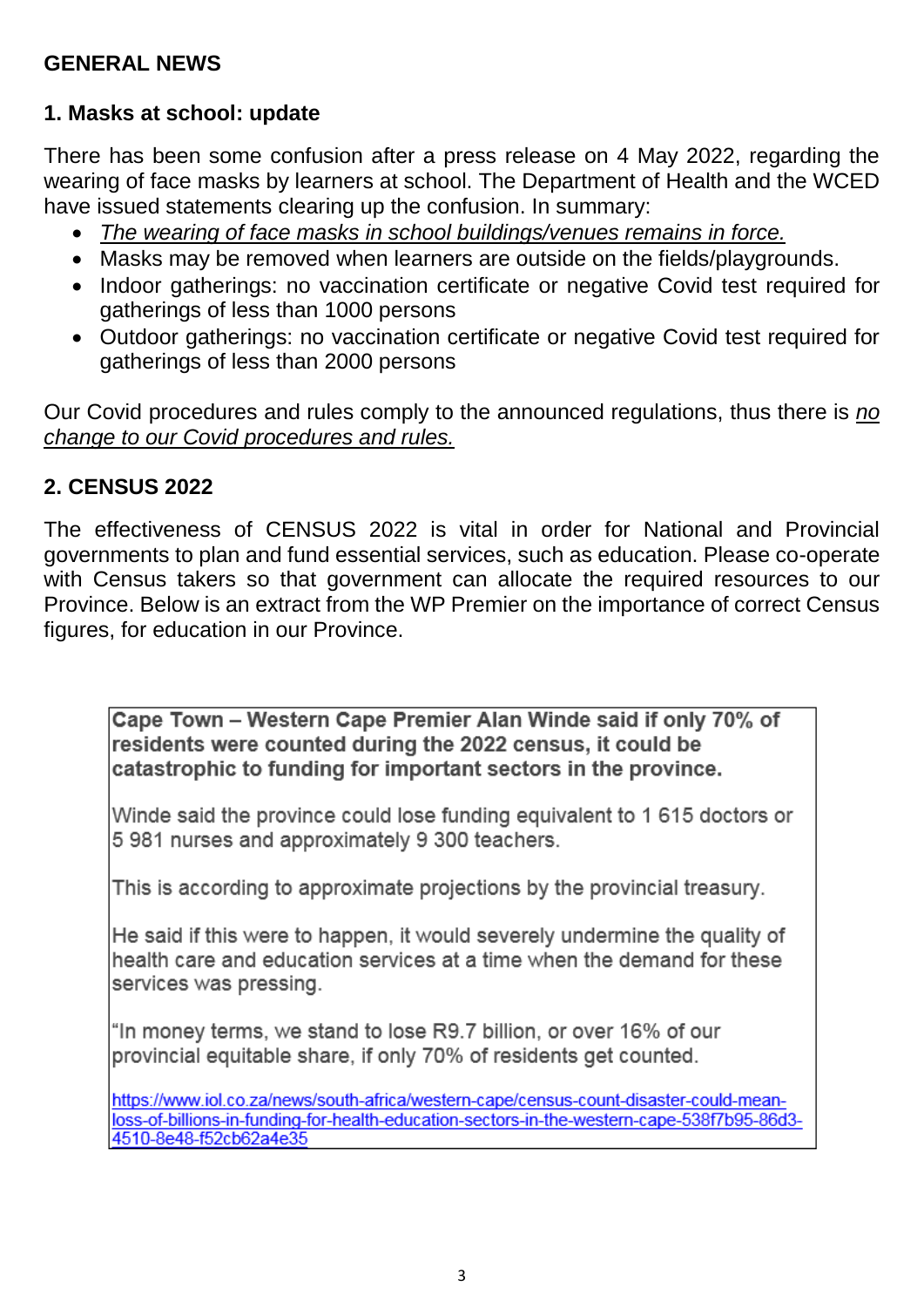## **3. Term 2 Assessments (SBAs)**

 All learners will have received the Test timetable and "What to Study" guide. Both these documents are also on our website.



- During the Test Series period, learners will write the required SBAs in a morning session, and thereafter normal teaching program will resume until the end of the school day.
- Learners will not be allowed to go home after writing the SBA.
- Learners must bring their books and equipment needed for lessons each day.
- Learners must be at school each day during the Test Series. If they are absent they will need a valid reason (e.g. doctor's certificate), in order to be given a further opportunity to write the SBA at a later date.
- Please ensure you and your child are familiar with the examination rules and procedures. Any learner caught cheating in any way, will be required to attend a SAIC meeting, with their parents/guardians.

#### **4. PTA**

PTA committee thanks all parents, and school staff, for their support – it is appreciated in these tough times. Success is a team effort, and the recent successful PTA events speaks to the teamwork developing within our Tafelberg family. Together we can improve our school and contribute to the delivery of a quality education for our children.

#### *Upcoming PTA events*:

28 May: Family Games Day at school from 12pm to 5pm. Please support this term's fundraiser which promises to be a fun filled day with lots of games to play, a variety of yummy food, tuckshop, popcorn and candy floss, and white elephant stall.

- Please send in your requested donations to the school. Items can be given to the Register teachers.
- White elephant stall any unwanted items in *good and workable condition* can be sent to school.
- Contact Kerusha Tucker for any queries 061 200 4510.
- Second-hand clothing store will also be open to sell clothing at the games day please note, *cash only*.

Second-hand uniform items:

• Please donate any "pre-owned" uniform items. Any queries regarding second hand clothing, please contact Shirley Ashbolt 083 278 3618

#### *Reminders*:

- Please keep sending in your waste paper.
- *Keep swiping* your "My School Card" and "Makro Card"…..every swipe counts.
- Please link your Builders Warehouse Cards to your My School Card
- Please use your networks to obtain donations of trees, brick pavers, benches etc. Contact person at school - Mr C la Cock (021 300 3366)
- All PTA queries can be sent to Leigh-Ann Stokell at [tafelbergpta@gmail.com](mailto:tafelbergpta@gmail.com) or on 082 927 2544.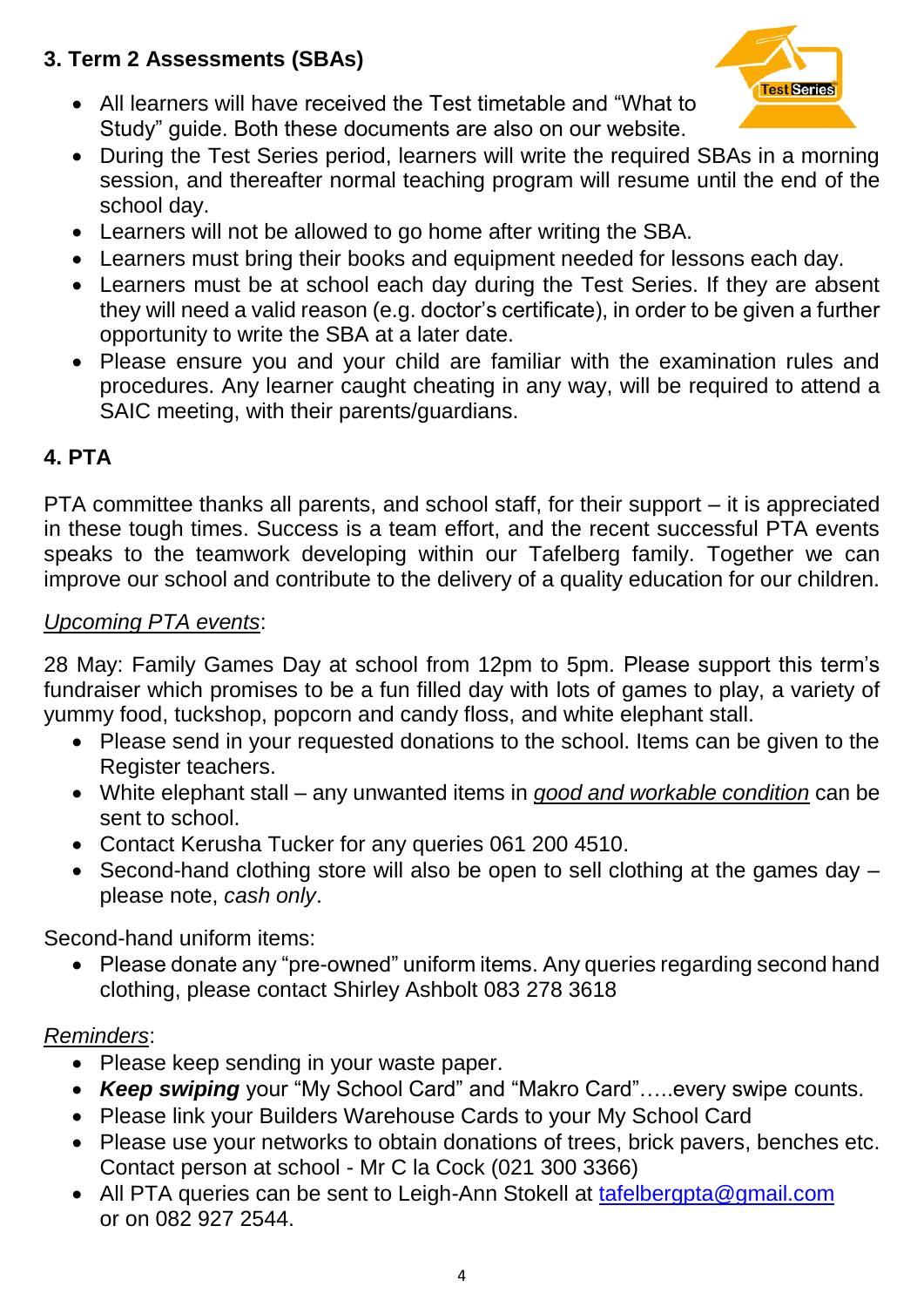### **5. Excerpts: new Covid measures at Tafelberg**

Please take note of our Covid procedures and policy:

- Parents must screen their children prior to sending them to school. If a child is unwell or shows any of the symptoms associated with COVID-19, parents must keep their child at home and consult a health official if necessary.
- If a learner presents with COVID-19 symptoms at the school, the learner will be isolated and the parents will be contacted to collect the learner immediately.

### **6. Reminders**

- The gate will be opened at 7:30am and will be locked at 8:00am. Learners who are late, are to wait at the learner gate (as in the past). They will be allowed in once the front office is ready to receive them.
- Please remember to wash the school tracksuit and PE uniform in COLD water only, in order to prevent the colours from running.
- Please ensure your child's name appears on all school uniform items.
- The clothing store for **new items** will be open on Mondays, Wednesdays and Thursdays from 8am to 9am. Orders may be placed via email efisher@tafelbergschool.co.za and payments should be made via EFT.
- Should you *not want* your child's photograph to appear in the Newsletter and or annual School Magazine, please inform the school ASAP.
- Please consult our Medication policy / procedure should your child take medication, and / or you make use of our paediatrician (Dr Jedeikin).
- The school in no way endorses any product, service or entity (nor any claim made by them) advertised in this Newsletter.

## **7. Sport – Term 2**

- All learners not properly attired for their respective sporting code, will not be allowed to participate.
- Once a learner commits to a sport, we expect that he/she will meet their obligations and attend practices regularly, and be available for all matches.

#### RESULTS:

| Girls soccer:     | TBS 3 - Vista Nova 1 |
|-------------------|----------------------|
| Boys U/19 soccer: | TBS 1 – Westcliff 3  |

#### FIXTURES:

| <b>Date</b> | <b>Team</b>                                 |  |
|-------------|---------------------------------------------|--|
| 10 May      | $U/12 + U/14$ soccer vs Paarl School (Home) |  |
| 10 May      | Girls soccer vs Lathi (Away) TBC            |  |
| 10 May      | Rugby (boys) vs Lathi TBC                   |  |
| 12 May      | Boys U/19 vs Westcliff B (Away)             |  |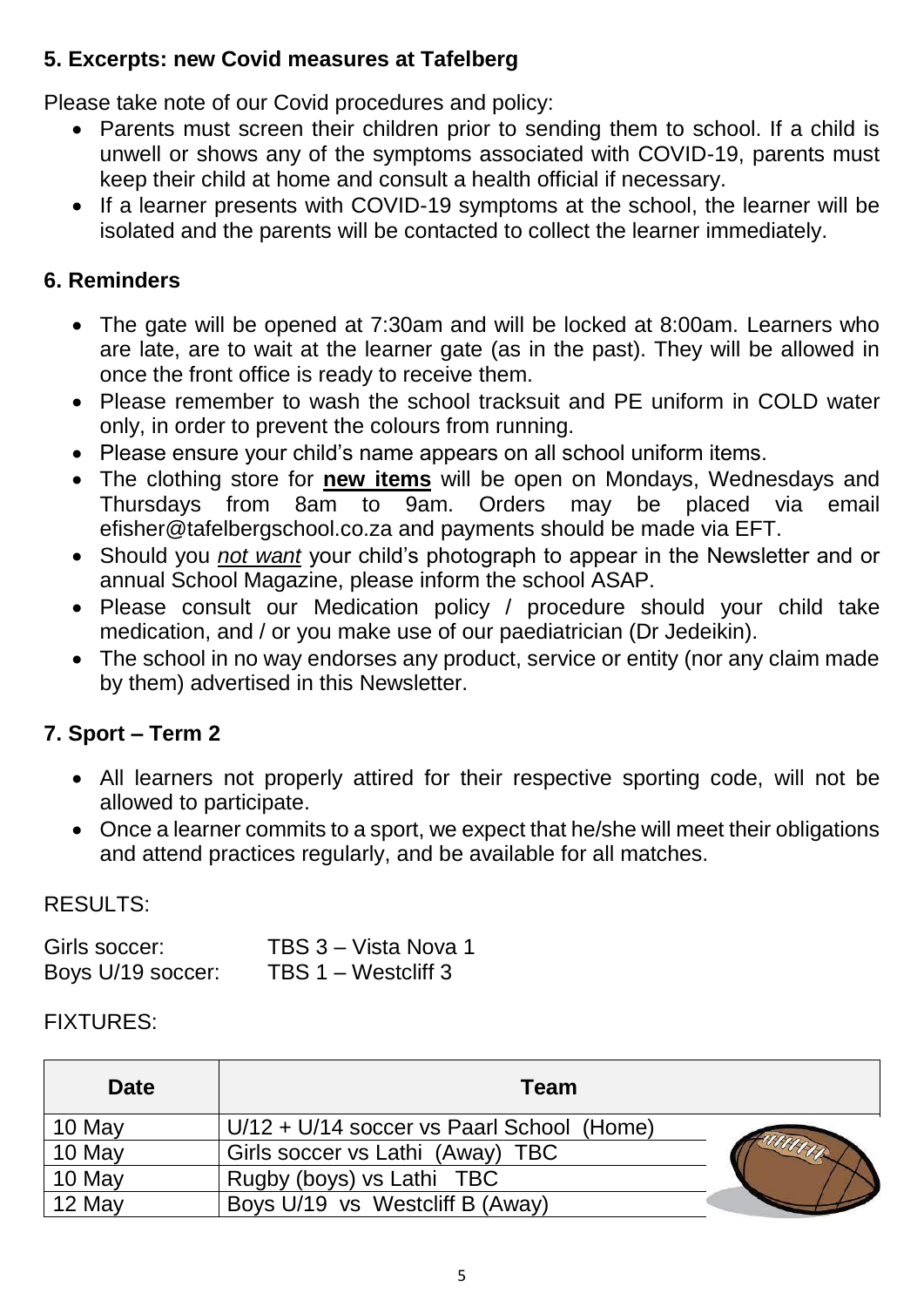#### PRACTICE DAYS/TIMES

| <b>SPORT CODE   AGE GROUP</b> |               | <b>DAY OF WEEK</b>                  | <b>COACH</b>                                        |
|-------------------------------|---------------|-------------------------------------|-----------------------------------------------------|
| Soccer                        | $U/12 + U/14$ | Tuesdays + Thursdays<br>$3pm - 4pm$ | Mr Davids/ Mr Gibbs                                 |
|                               | U/19          | Tuesdays + Thursdays<br>$3pm - 4pm$ | Mr Abrahams                                         |
|                               | <b>Girls</b>  | Tuesdays + Thursdays<br>$3pm - 4pm$ | Mr Romanes/ Ms Tilley                               |
| Rugby                         | <b>Boys</b>   | Tuesdays + Thursdays<br>$3pm - 4pm$ | Mr Chaston                                          |
|                               | Girls         | Tuesdays + Thursdays<br>$3pm - 4pm$ | Mr McCulloch                                        |
| <b>Netball</b>                | Grade 3 - 12  | Tuesdays + Thursdays<br>$3pm - 4pm$ | Mrs Bester/ Ms Edwards<br>Mrs Romanes/ Ms Pretorius |
| Sport program                 | Grade $1 + 2$ | Wednesdav                           | Mr Abrahams                                         |



**Thought for today**: A genius is a talented person who does his homework. – Thomas  [A. Edison](https://en.wikipedia.org/wiki/Thomas_Edison)

Mr L E Benecke Principal



# ENTER TO LEARN, LEAVE TO SERVE